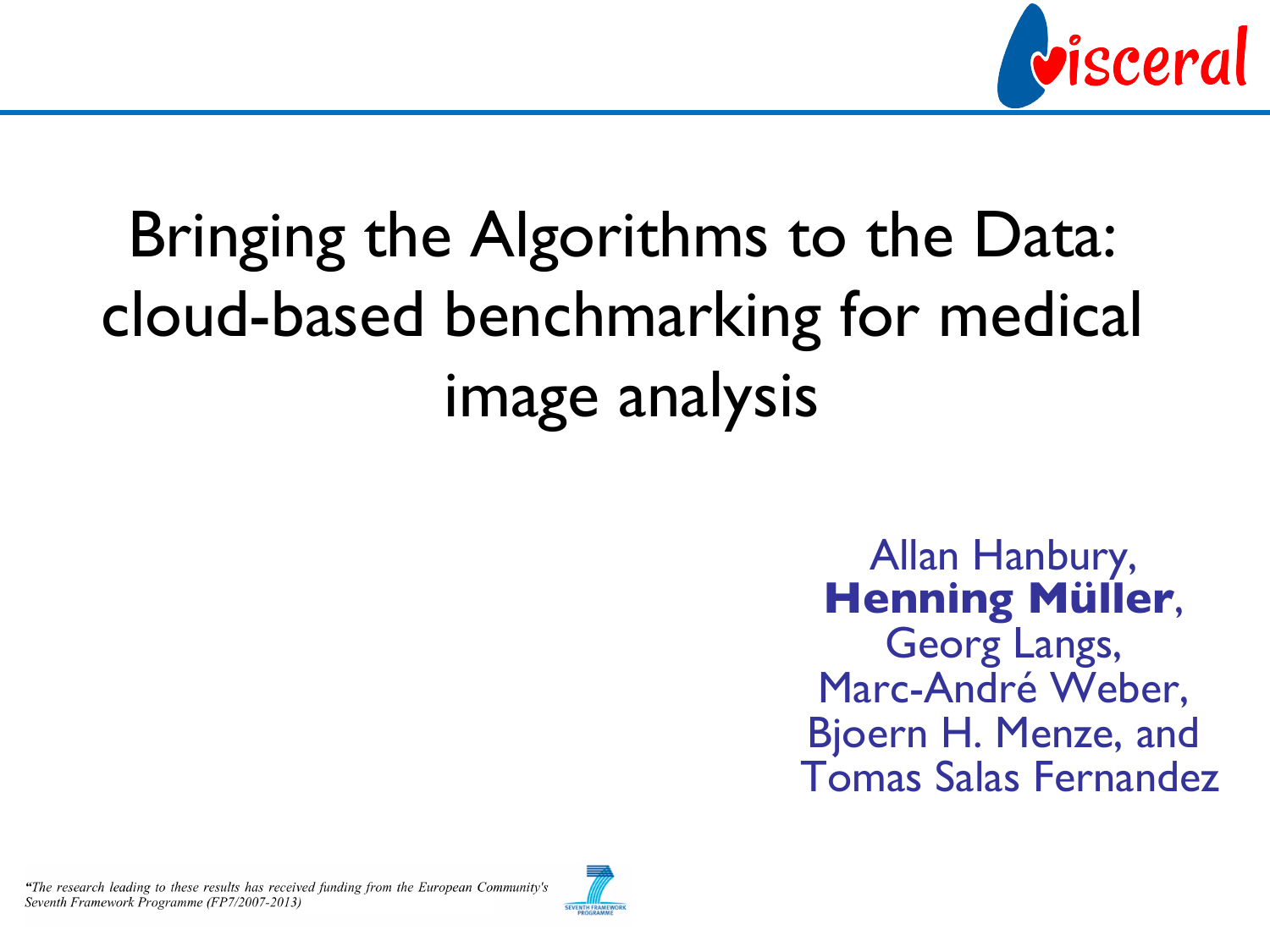### Background & Motivation



- § Massive amounts of unstructured radiological imaging data produced (estimated 30% of world storage)
	- Essential for diagnosis and treatment planning
- Amount continuously increasing as radiological imaging modalities become more complex
- Converting to structured data allows automated processing and data mining
- **By Many medical imaging research groups working on** this problem do not have access to sufficiently largescale annotated data
	- **Manual annotation is expensive**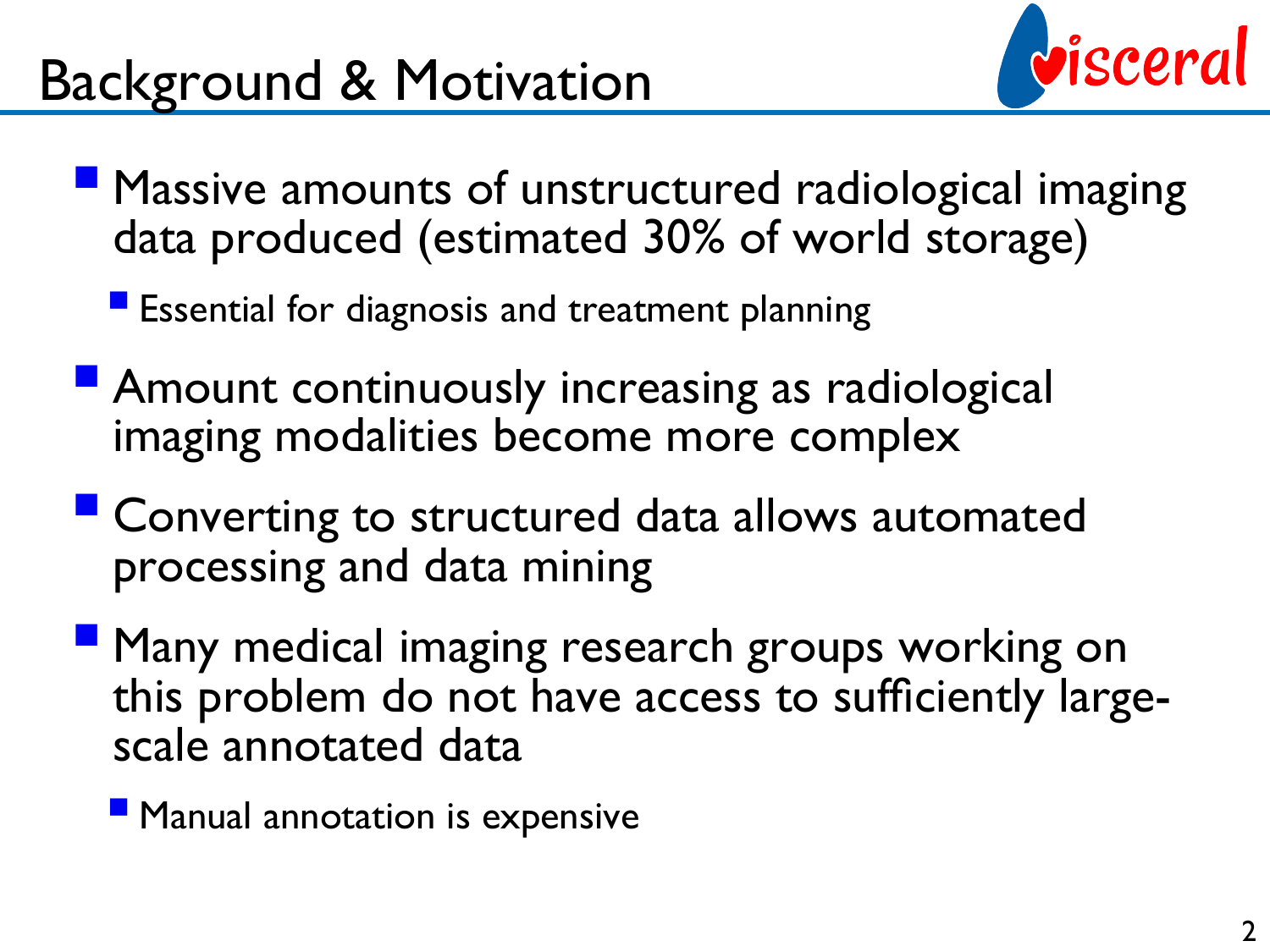

- **Distributing terabytes is hard** 
	- Sending hard disks, download is not feasible
	- Bringing algorithms to the data is necessary
- **Manual ground truthing does not scale** 
	- Crowd-sourcing scales better but medical data requires specific knowledge
	- Silver corpus requires the use of automation  $-$  crowd-sourcing the algorithms

### **• Motivating participants**

- Tasks with general interest and few infrastructure barriers (how to store or treat terabytes ...)
- Allow sharing infrastructure 3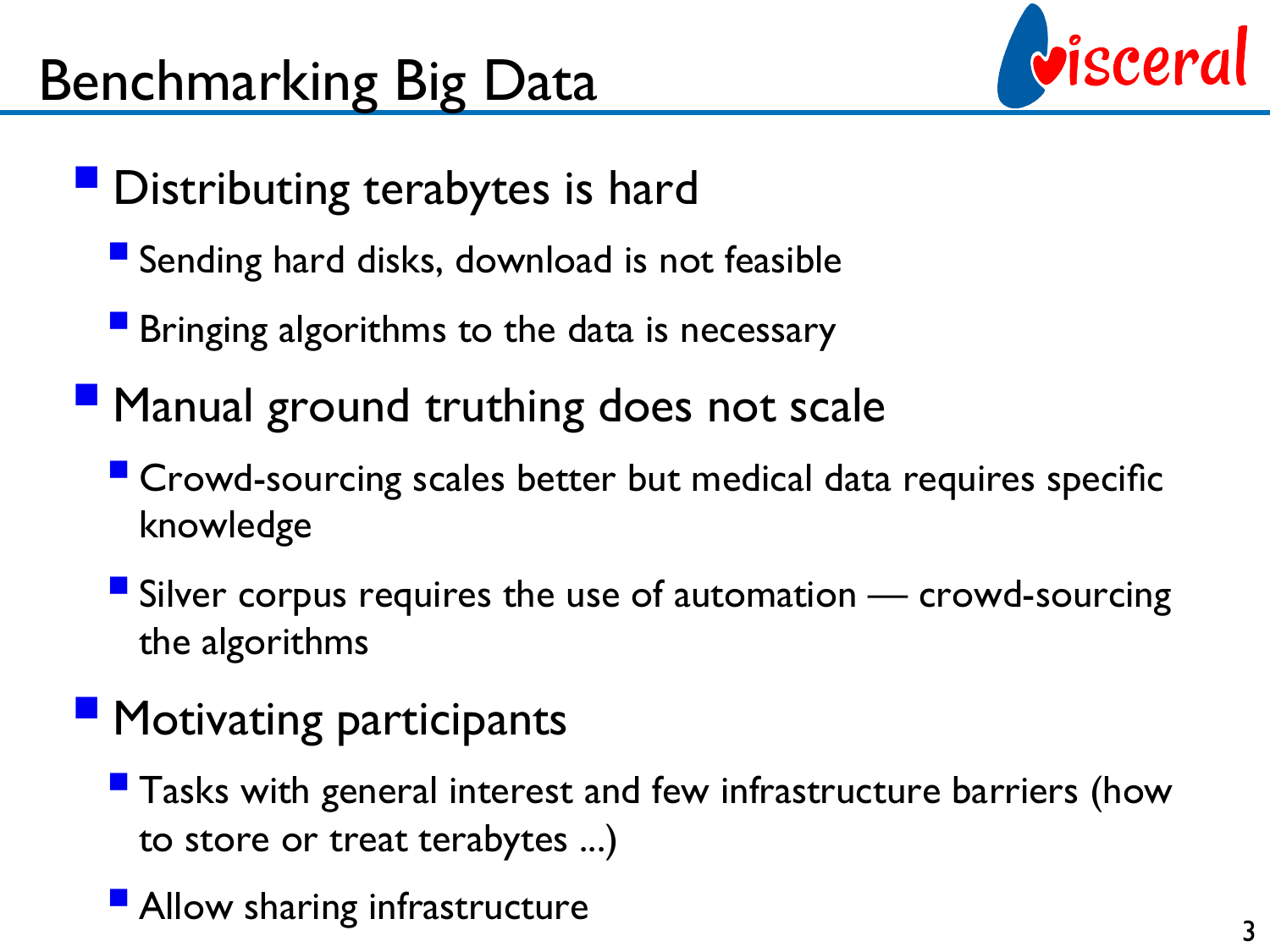## The VISCERAL Plan



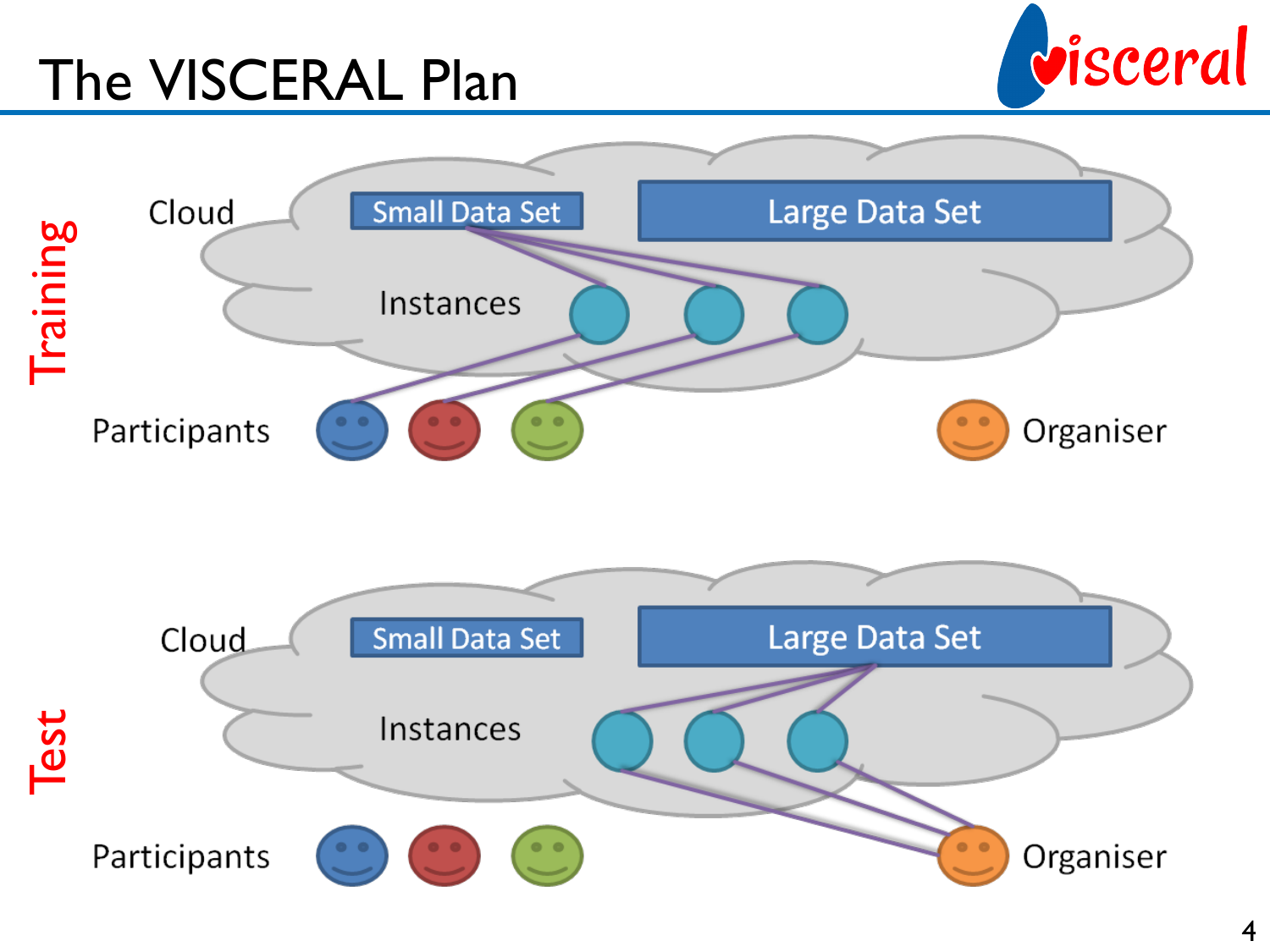

#### **1.** Identification, localization and segmentation

- § Organ identification and the segmentation of bones, inner organ and relevant substructures
- Open for participation in August-November 2013

## 2. Retrieval

- Use visual and text information to retrieve similar cases to the query case
	- Visual: 3D radiology images
	- **F** Text: radiology reports

**• Open for participation in May-August 2014** 

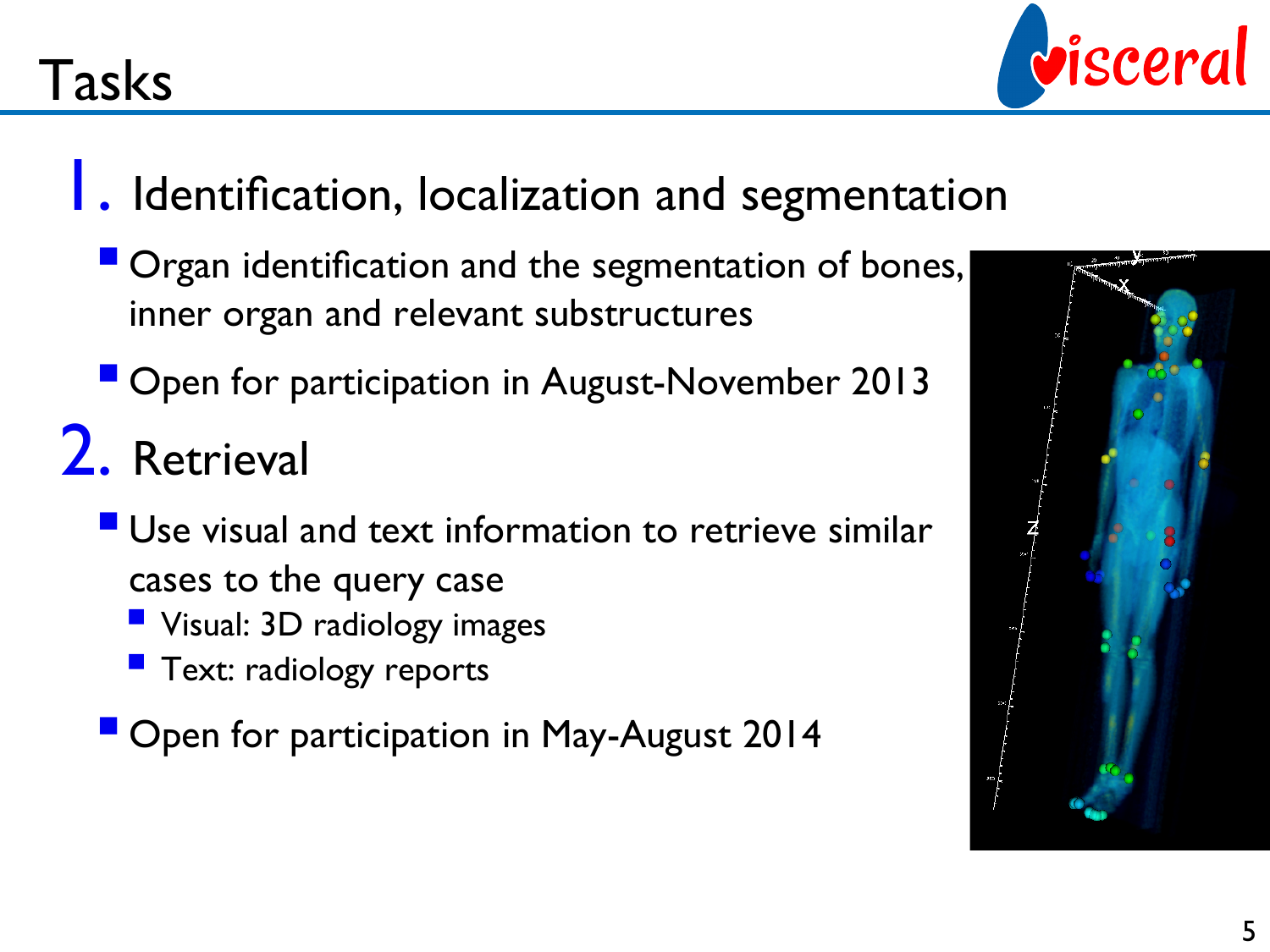

## Advantages of the Cloud Approach

- No downloading or sending around of huge amounts of data
- Allow participants to use their choice of operating system and environment
- Same processing power for each participant
	- Can also allow comparison of computational performance
- Could allow evaluation on restricted/private data
- **Initial step toward allowing easier sharing of** components between participants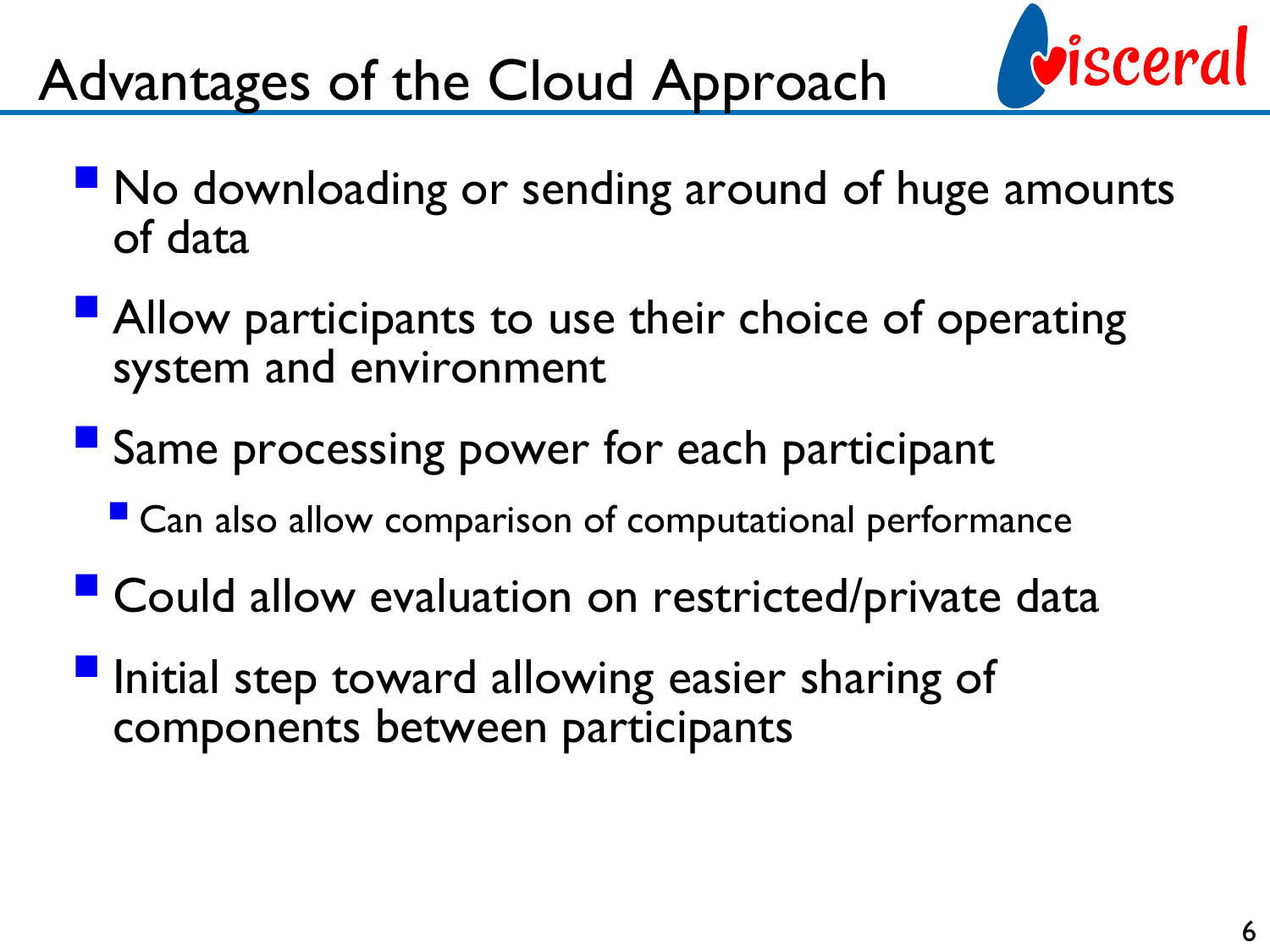

### ■ Silver Corpus

- Majority vote of the results of all participants
- $\blacksquare$  Can increase the size of the annotated data used for evaluation
- Danger of domination by systems using similar techniques
- § Disagreements could be manually judged

### § Gold Corpus

- Small corpus manually annotated by experts
- **Used to validate** 
	- **•** the silver corpus
	- $\blacksquare$  the evaluation results obtained using the silver corpus